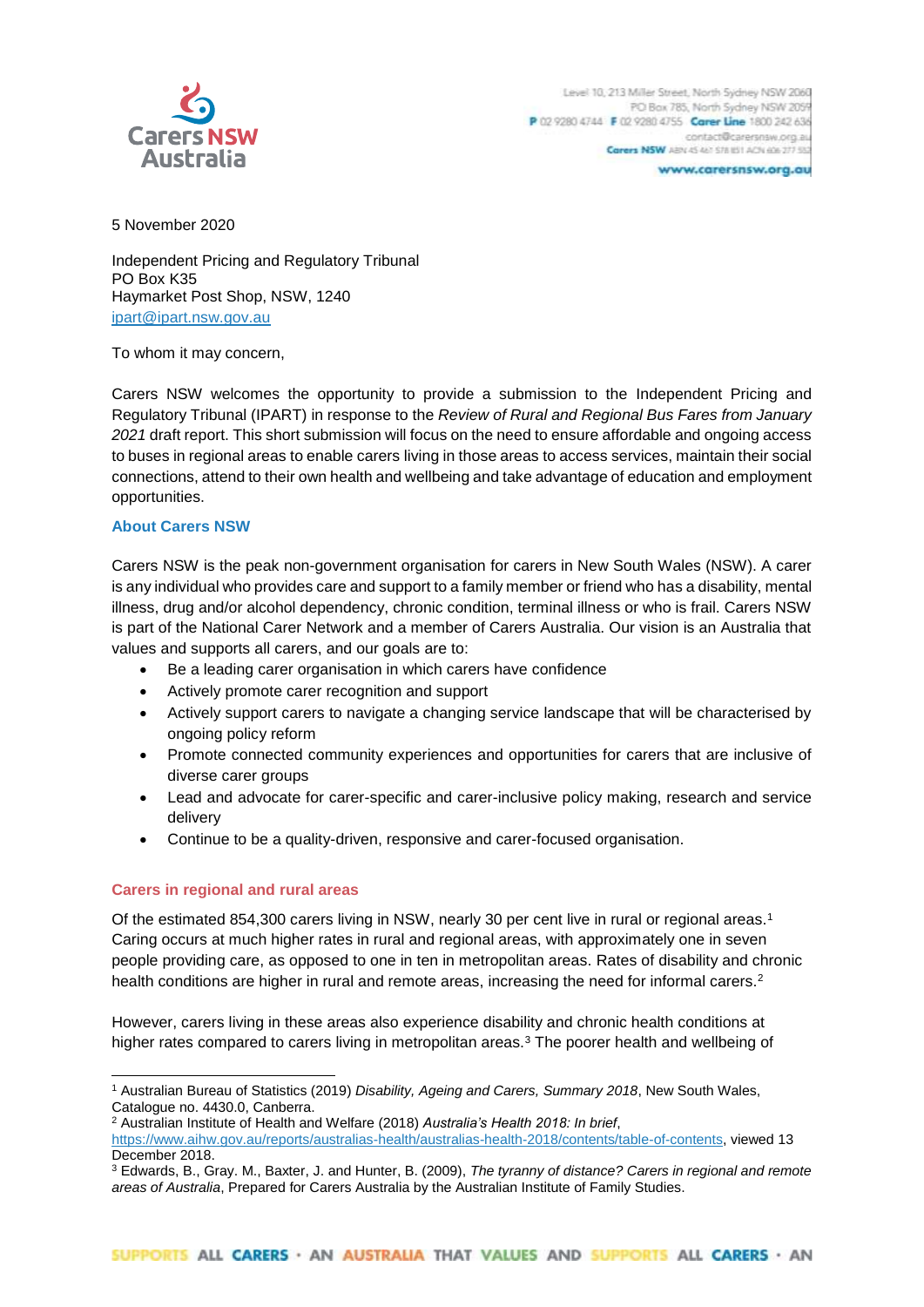

non-metropolitan carers is often attributed to limited supply and reach of services such as respite, increased isolation, and the tendency for such carers to have fewer informal networks to provide additional support.<sup>4</sup>

Carers NSW commends IPART on their recommendations to address the high costs of public transport in rural and regional areas. Improving the affordability availability of buses in rural and regional areas is likely to improve carers' access to formal and informal supports, reducing social isolation and improving carer health and wellbeing.

# **Transport affordability in regional and rural areas**

Many carers experience financial hardship due to the additional costs associated with their caring role and as such, addressing carer finances has been identified as a priority in the new NSW Carer Strategy: *Caring in NSW 2020 - 2030.* For rural and regional carers, these costs are often even greater due to the need to travel long distances to access services and supports.

The recently conducted 2020 National Carer Survey<sup>5</sup> found that more than half of regional and rural respondents experienced at least one form of financial stress in their household in the year prior to completing the Survey, compared to just over one in five Australian households. More than one in eight (12.7%) of carers living in regional and rural NSW reported that they had experienced more than 4 instances of financial stress in their household in the prior 12 months, and were therefore considered to have been in financial distress. While many carers reported experiencing financial stressors in the Survey, inner regional carers reported the highest rate of financial distress of all.

Carers NSW commends IPART's recommendation to significantly reduce rural and regional bus fares, as the reduction of fares is likely to enable greater use of available bus routes and services and reduce financial strain on carers and the people they care for when using public transport. However, due to the high levels of financial hardship experienced by carers and the need for carers and those they care for to travel to access necessary services and supports, Carers NSW believes that carers should receive additional consideration and financial supports to assist with transport costs where required.

Carers NSW supports the extension of concession fares to Health Care Card holders, as there are many carers who are likely to benefit from this change. Carers NSW also supports the simplification of existing schemes that enable concession rates for rural and regional bus fares, as this is likely to improve access and reduce administrative burden for many carers. Furthermore, while some carers receive the Carer Payment and have access to the associated concession card, many carers are not eligible for, or aware of, carer-specific income support. Carers NSW recommends that schemes or initiatives that reduce the cost of travel for carers be considered to enable carers greater opportunities to access supports and services and to participate in education, employment and their community.

# **Access to services and supports**

-

Despite the proportionately higher rates of disability and chronic health conditions in rural and remote areas, health care and community services are not distributed accordingly. The 2020 National Carer

<sup>4</sup> Winterton, R. and Warburton, J. (2011), 'Models of care for socially isolated older rural carers: barriers and implications', *Rural and Remote Health* (online) vol. 11, no. 1678.

<sup>5</sup> Carers NSW (2020a), *2020 National Carer Survey 2020: Summary report*, Carers NSW, North Sydney.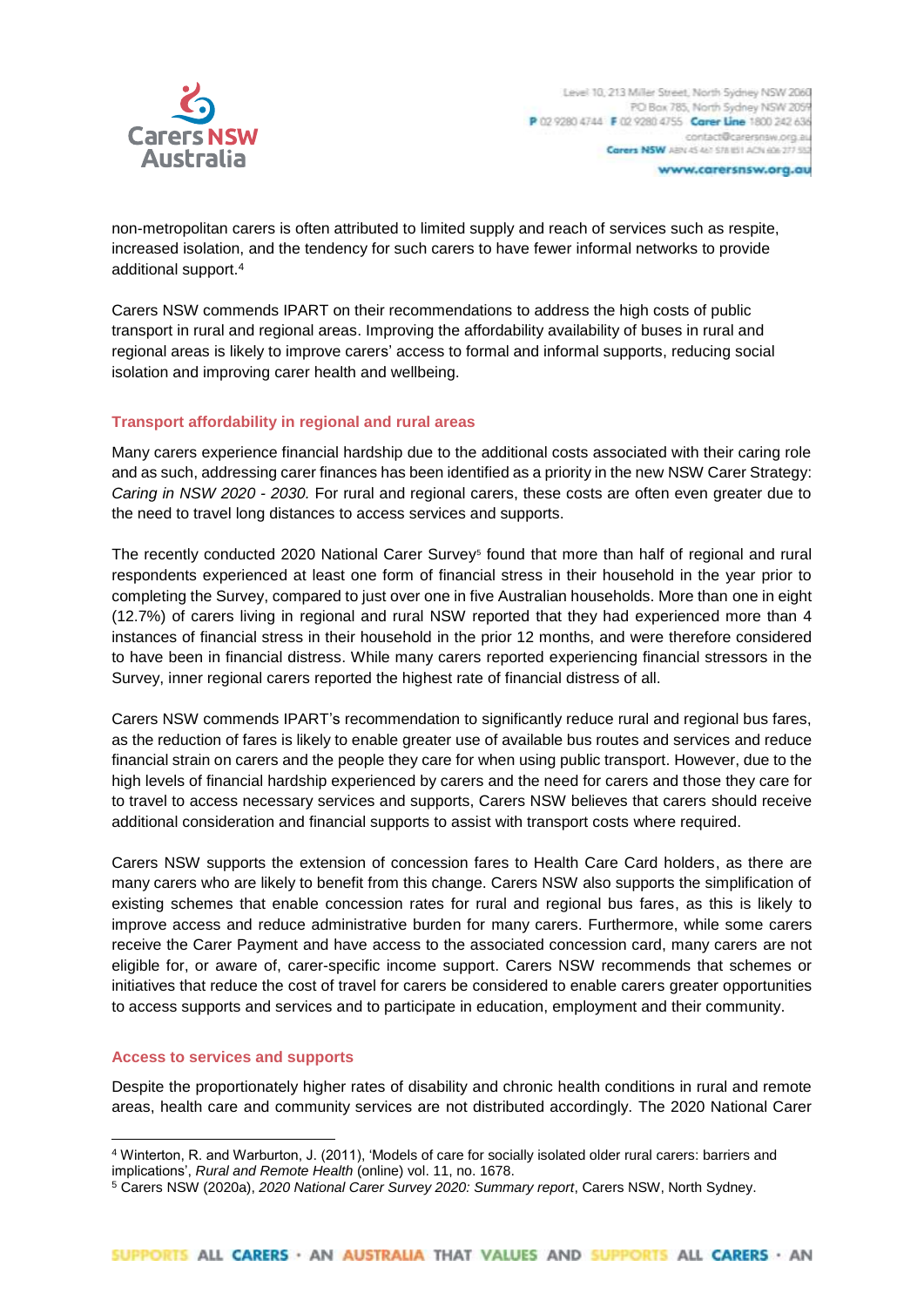

Survey<sup>6</sup> found that many regional and rural carers in NSW reported were not able to access services required by the person they care for in their local area. Furthermore, many regional and rural carers reported that carer-specific support services are not available locally. Table 1 indicates that mental health and disability services are particularly inaccessible in outer regional parts of NSW.





Many services are centralised in regional centres and major cities, and inadequate or inaccessible public transport infrastructure often requires carers to drive vast distances to access the services they and the person they care for require.<sup>7</sup> Not only is this time-consuming, but carers in non-metropolitan areas are more likely than those in metropolitan areas to find transport costs to be an added financial burden.<sup>8</sup> While there are schemes available to cover travel costs for specialist appointments and some other health services, anecdotal evidence indicates that such programs are not being adequately promoted to carers. Furthermore, such schemes have strict eligibility criteria and often do not adequately cover the out-of-pocket costs associated with such travel.

Where schemes do not adequately cover carer and care recipient transport, carers often have no choice to meet these costs, or forego the services and supports needed to maintain their own health and wellbeing or that of their care recipient. The 2020 National Carer Survey<sup>9</sup> found that almost half of inner and outer regional carers contributed to the transport costs incurred by their care recipient. For carers who already face financial hardship, additional transport costs place additional financial pressure on carers or force them to choose between their care recipients needs and their own needs.

Carers NSW commends IPART on identifying the need for caution in the assessment and changes of existing bus routes. While some routes may have low usage, for carers and the people they care for who rely on them, it is important to ensure that this transport is replaced or remains available in a different form to ensure that carers and those they care for are not disadvantaged by changes and are able to continue accessing the services or supports that they need.

-

<sup>6</sup> Carers NSW (2020a).

<sup>7</sup> Peel, N., Westmoreland, J. and Steinberg, M. (2002) 'Transport safety for older people: A study of their experiences, perceptions and management needs', *Injury Control and Safety Promotion*, vol. 9, no.1, pp. 19-24. <sup>8</sup> Dew, A., Bulkeley, K., Veitch, C., Bundy, A., Gallego, G., Lincoln, M., Brentnall, J. and Griffiths, S. (2013) 'Addressing the barriers to accessing therapy services in rural and remote areas', *Disability and Rehabilitation*, vol. 35, no. 18, pp. 1564-1570; Carers NSW (2014) *Carers Survey: Main Report,* Sydney; Schirmer (2017). <sup>9</sup> Carers NSW (2020a).